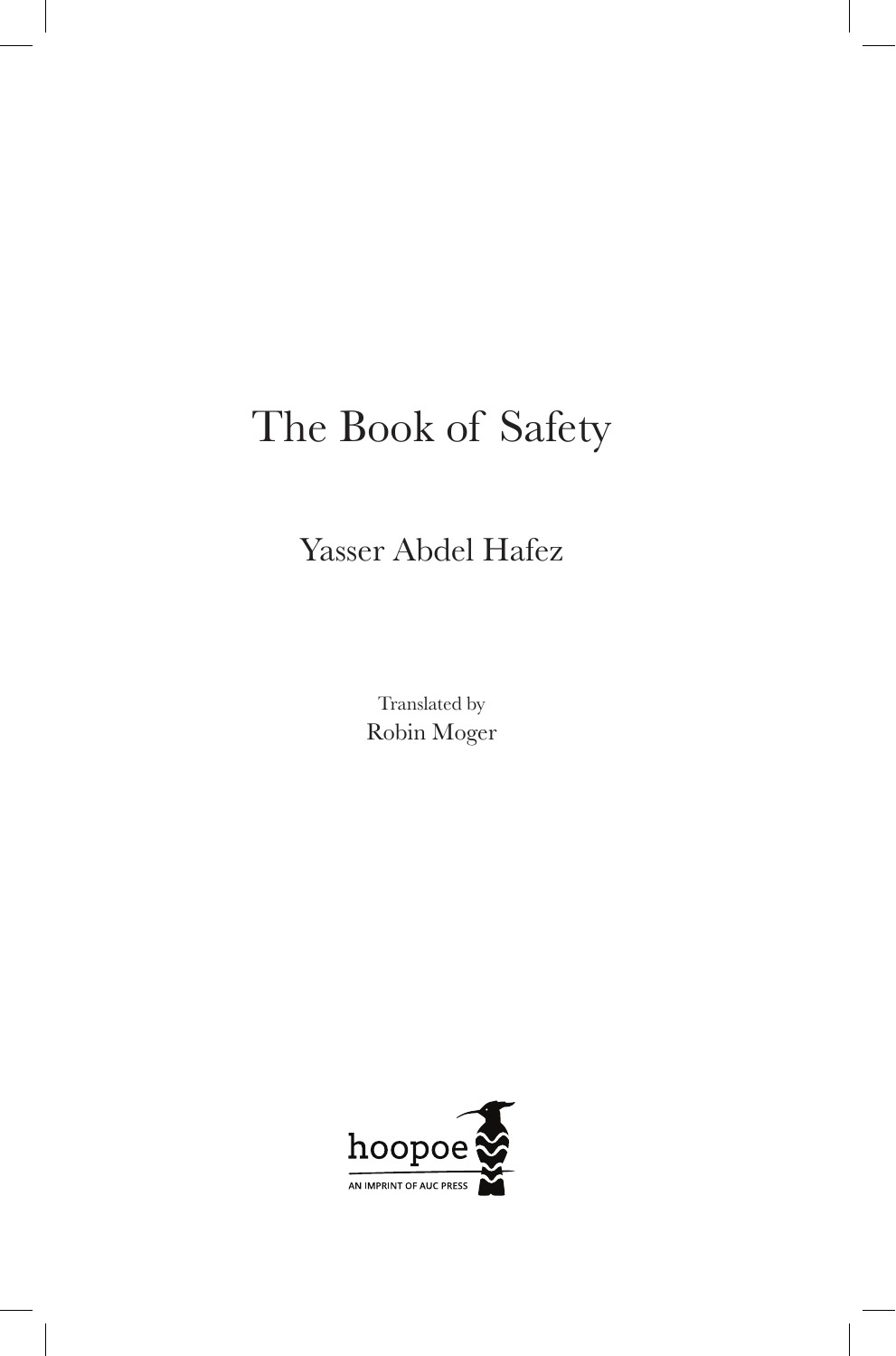First published in 2017 by Hoopoe 113 Sharia Kasr el Aini, Cairo, Egypt 420 Fifth Avenue, New York, 10018 www.hoopoefiction.com

Hoopoe is an imprint of the American University in Cairo Press www.aucpress.com

Copyright © 2013 by Yasser Abdel Hafez First published in Arabic in 2013 as *Kitab al-aman* by Dar al-Tanweer Protected under the Berne Convention

English translation copyright © 2017 by Robin Moger

All rights reserved. No part of this publication may be reproduced, stored in a retrieval system, or transmitted in any form or by any means, electronic, mechanical, photocopying, recording, or otherwise, without the prior written permission of the publisher.

Exclusive distribution outside Egypt and North America by I.B.Tauris & Co Ltd., 6 Salem Road, London, W4 2BU

Dar el Kutub No. 14205/16 ISBN 978 977 416 821 5

Dar el Kutub Cataloging-in-Publication Data

Abdel Hafez, Yasser The Book of Safety / Yasser Abdel Hafez.—Cairo: The American University in Cairo Press, 2017. p. cm. ISBN 978 977 416 821 5 Arabic Fiction — Translation into English 892.73

1 2 3 4 5 21 20 19 18 17

Designed by Adam el-Sehemy Printed in the United States of America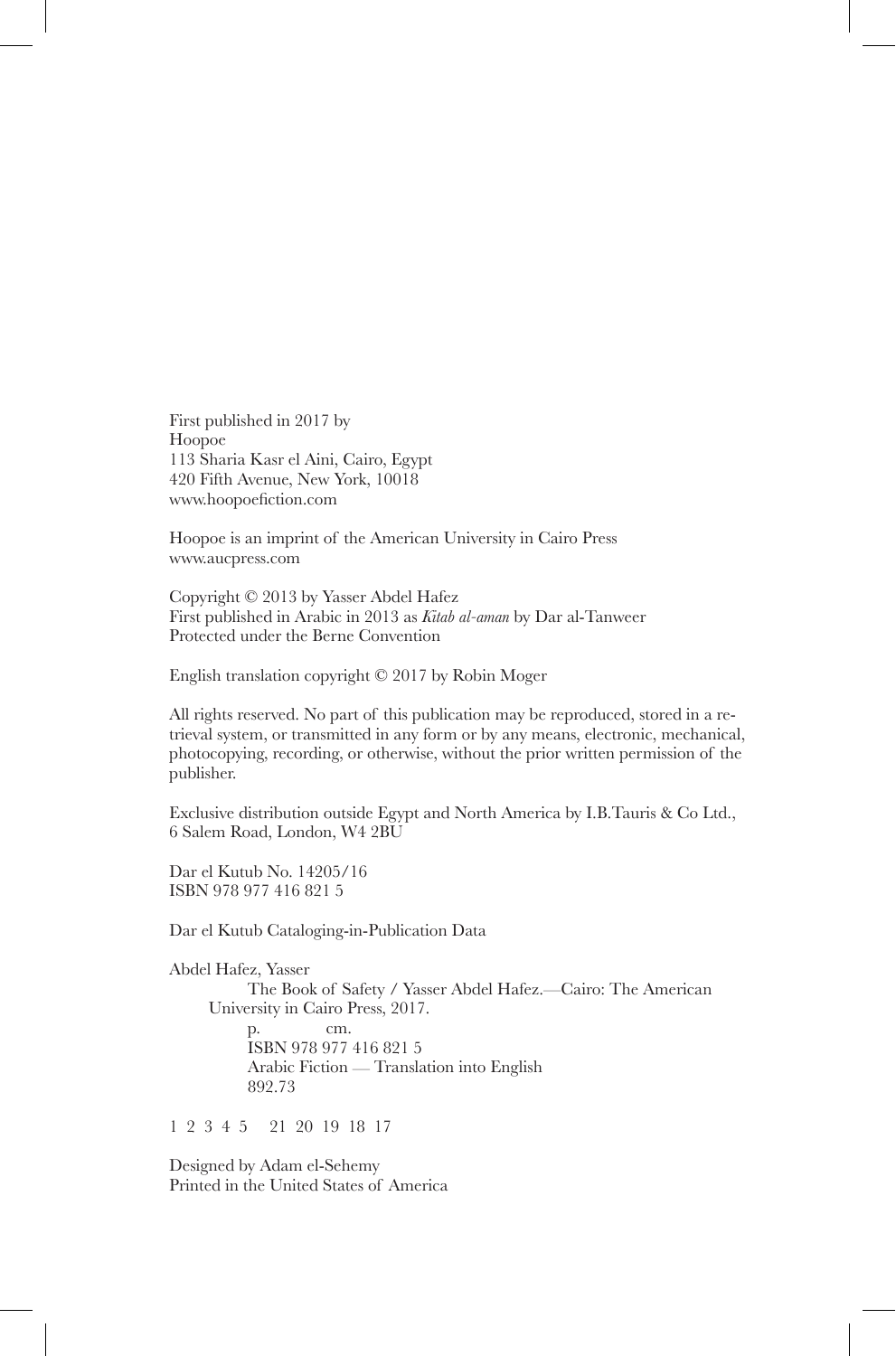1

USUALLY, NOBODY NOTICED ME. I banked on it, and it was what I wanted: for the victim's gaze to stay fixed on the man sat handsomely at the massive desk. Which was how all the accused brought in to us behaved, however alert they were only seeing me when my superior, Nabil al-Adl, would point me out, at which juncture I would be forced to emerge from the shadows.

"Stay as you are, handmaiden to the truth."

My preferred designation. He thought and I wrote. They wished me to be his hand and his pen. I was not to sit level with him, and when he walked I would be a step behind: a countrywoman trailing a husband as yet untouched by urban mores. And those who came here understood in advance, which was why they gave me not a single glance, their eyes fixed on the man who decided their fate and not the one who transcribed it. Transcription is merely the documentation of the final verdict, a cosmetic enactment. Yet Mustafa Ismail, former law professor and the man dubbed the most skilled thief of the 1990s, was aware of my presence from the very first. He gave a fleeting turn behind him to where I sat. Later, after I'd become captivated by his ideas, I would remain haunted by that turn, searching for its explanation.

Truthfully, though, neither I nor my profession were quite so inconsequential. What can I call it? False modesty? A deepseated desire to draw back from the limelight? Some blend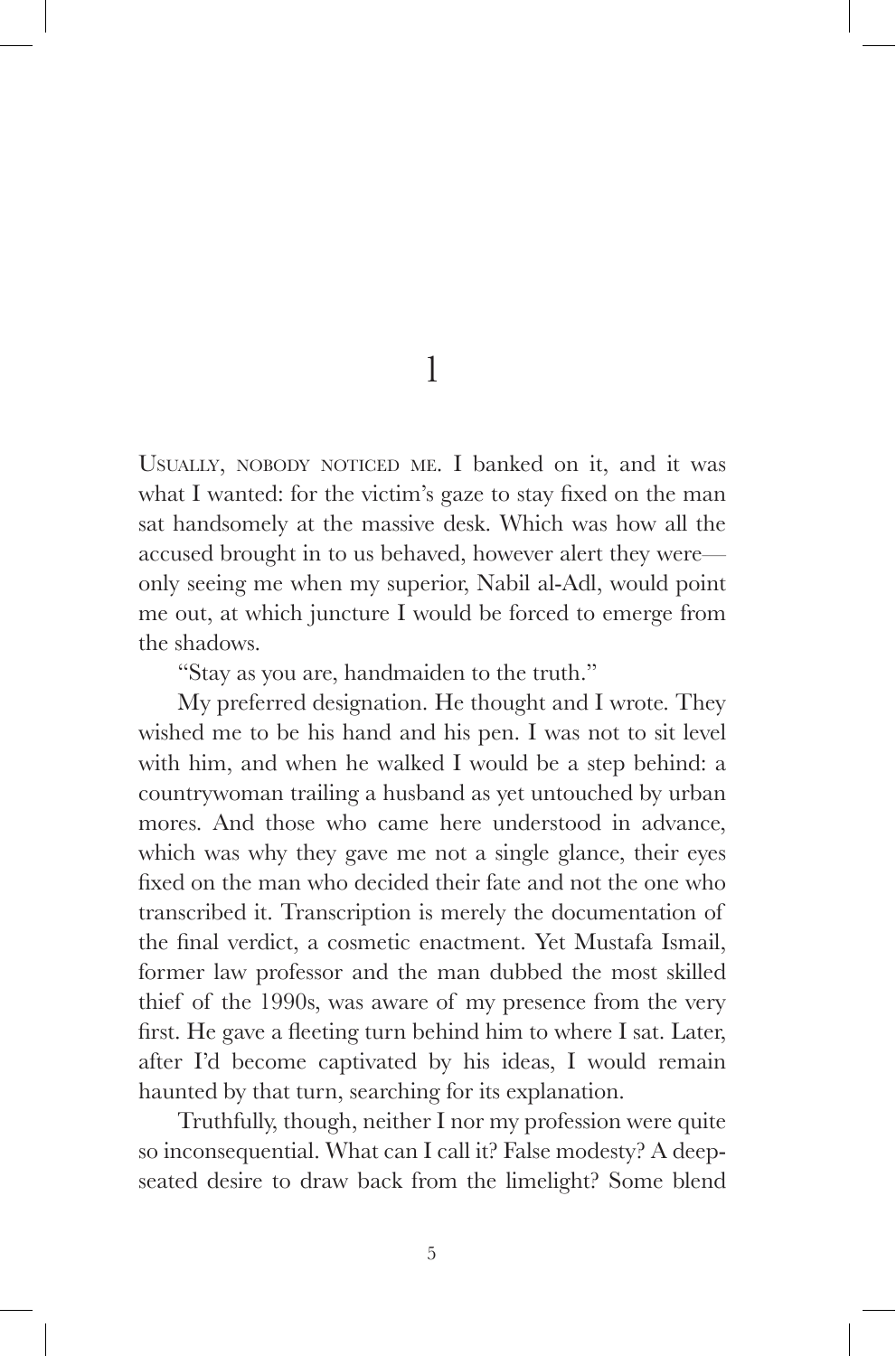of the two blinded me to the potential of a unique position which I never made use of as I should. Another sufficiently rebellious character might have published secrets the likes of which you've never dreamed. Mustafa, looking to immortalize his tale, realized this, and in me he found his messenger.

Maybe it was for this reason that I had responded to the strange advertisement stuck up on the wall of the café and had set out to claim the role that seemed written with me in mind. During my time in the job, a limitless sensation of power mounted inside me. I would overhear regular citizens discussing the big issues of the moment, each taking a stand and staunchly defending it as they advanced their conclusions and proofs; yet the truth is always different from the way things seem, and I was one of the few allowed to know it—though I couldn't let them in on what I knew, bound to silence without being ordered, in keeping with the customs of all those who came to the Palace of Confessions. Yet it suited me; secrecy did not vex me. The power was quite enough: the growing self-confidence that compelled those around me to approach with caution, as though I were a modest godling come down to walk among them.

My initial assumptions about Mustafa's intentions were blown away by his confessions. He didn't want me to immortalize his story, as I'd imagined. He didn't care. This much seemed clear from what he said:

*They lie who say that a man's life story is all he leaves behind. They set us in motion with profound utterances that fix themselves in our thoughts, and we move accordingly, like machines with no minds of their own. You are the totality of the actions you undertake now, in the moment, and when you pass on that space you filled is taken by the breeze. Actions are fated to be forgotten, and the history books never pay attention to what you had intended they should. They see what they want to see: a beautiful woman who gazes your way, but her heart and mind don't see you. Don't act the fool by troubling yourself with immortality.*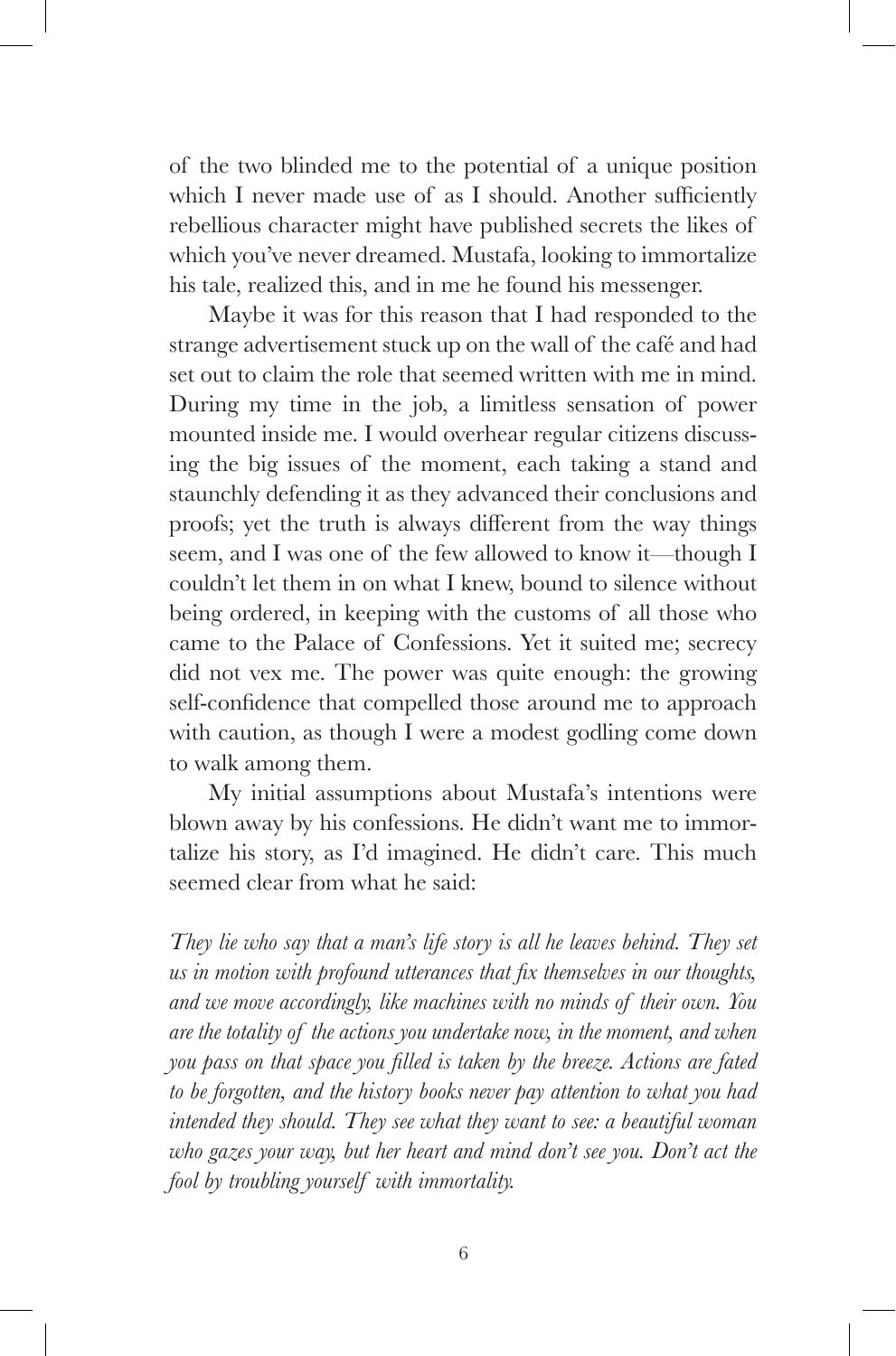He was doing as he pleased, as though he were still free as a bird, one more soldier enlisted, just as he'd picked out his chosen men before: a nod of the head to make them instruments of his will, awaiting orders and a time to carry them out. I was one of the chosen. He saved me from research in the bookstacks, from concocting patchwork theories snipped from dozens of different books—criminal motive, the behavior of the masses in the absence of a unifying objective, the resentment of the poor as a driver for human history. He saved me from playing an unsatisfactory role.

"Not useful."

Thus Nabil al-Adl, my terror of whom—or of what he represented—I had spent the first part of my training battling to master. The softest manifestation of the state's power, the sort whose thoughts and plans lie beyond your power to guess at.

"Well, maybe useful, but you have to hitch it to reality. We're not a research center—in part perhaps, but we have other facets you will have to experience for yourself."

Mustafa helped me discover these facets. He vouchsafed me passage to the other shore, from enemy to ally, and all I had to do was wait to be told the details of my mission.

We knew about him before he arrived, from old files in the archive, but ordinarily we wouldn't place much faith in them. We knew how they were written. As al-Adl sighed:

"Torture, fabrication, and filth."

But nor was he much impressed with what I gave him, selecting from my report only the most obvious passages, those whose meaning was plain. I had written:

*What Mustafa Ismail and his associates achieved evokes both a legend and a scientific fact. The legend is that of the Merry Men who banded around Robin Hood, and associated with this legend is a scientific fact, to wit: psychologically and physically, men require an activity that might theoretically be beyond their capabilities. This 'merry' part of man, this*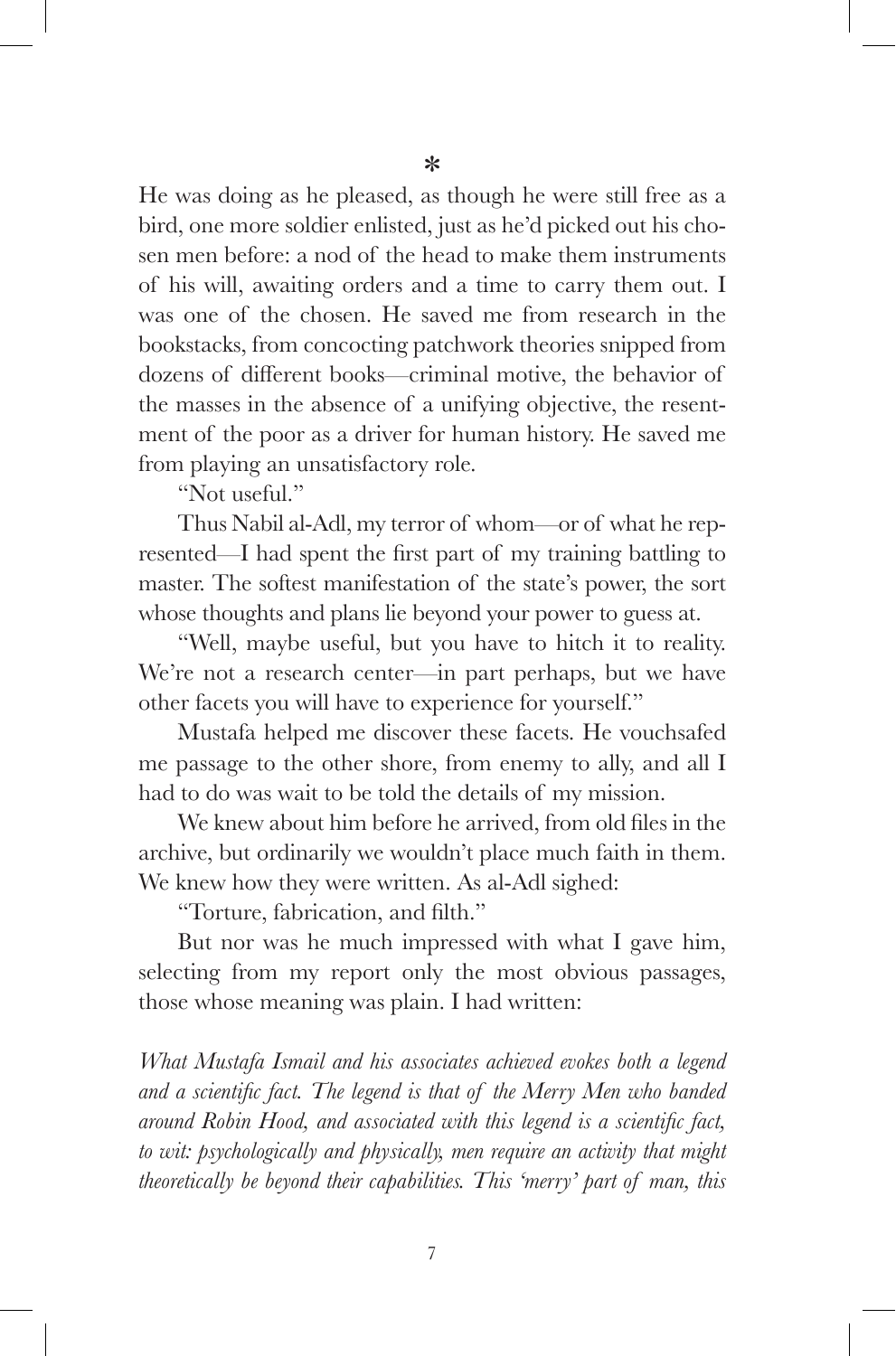*ribaldry, must be sated, which explains why, for instance, the male prefers war over dialogue. Castrated by civilization, this aspect of his nature may find its outlet in addiction—to sex, to sport, to drink—but others can only fill the void by engaging in a rebellion that liberates them from authority.*

My superior described what I presented to him as 'a sentimental report.'

And although in a professional context the phrase was meant harshly, it pleased me. Perfect as a cryptic title for a book. Perhaps I'd use it, would agree to the terms offered by Anwar al-Waraqi, owner of a printing press who was seeking to rise a rung on the ladder of his trade and take on the title of publisher. He thought the stories I told him about what went on in the Palace of Confessions would make a good book, showing how things really got done in this country.

"And anyway, brother," he'd said, "it's a chance for us to get out of here! See the world a bit before we die."

I would make al-Adl a character, would overstep the bounds and write his name. Who would ever believe that Nabil al-Adl was flesh and blood, and genuinely occupied a position of such sensitivity? Who would ever know but members of the club, the cream of the crop? Who would ever credit that these things were real? Regardless of risk, there was no way such an artistically satisfying character could be allowed to slip through my hands. He had all the qualities to ensure the book's success: his blind devotion to traditional values, his passion for (enslavement to) the ringing lines whose phrases, no sooner uttered, burrowed themselves inside my mind as though I was being mesmerized. Could he ever have allowed himself to sacrifice his fine-sounding 'torture, fabrication, and filth,' and cast around for something more in keeping with my sentimental report?

I may say that I knew him; I worked with him for five years. It was he who chose me. An official in his position has the right to choose his assistant.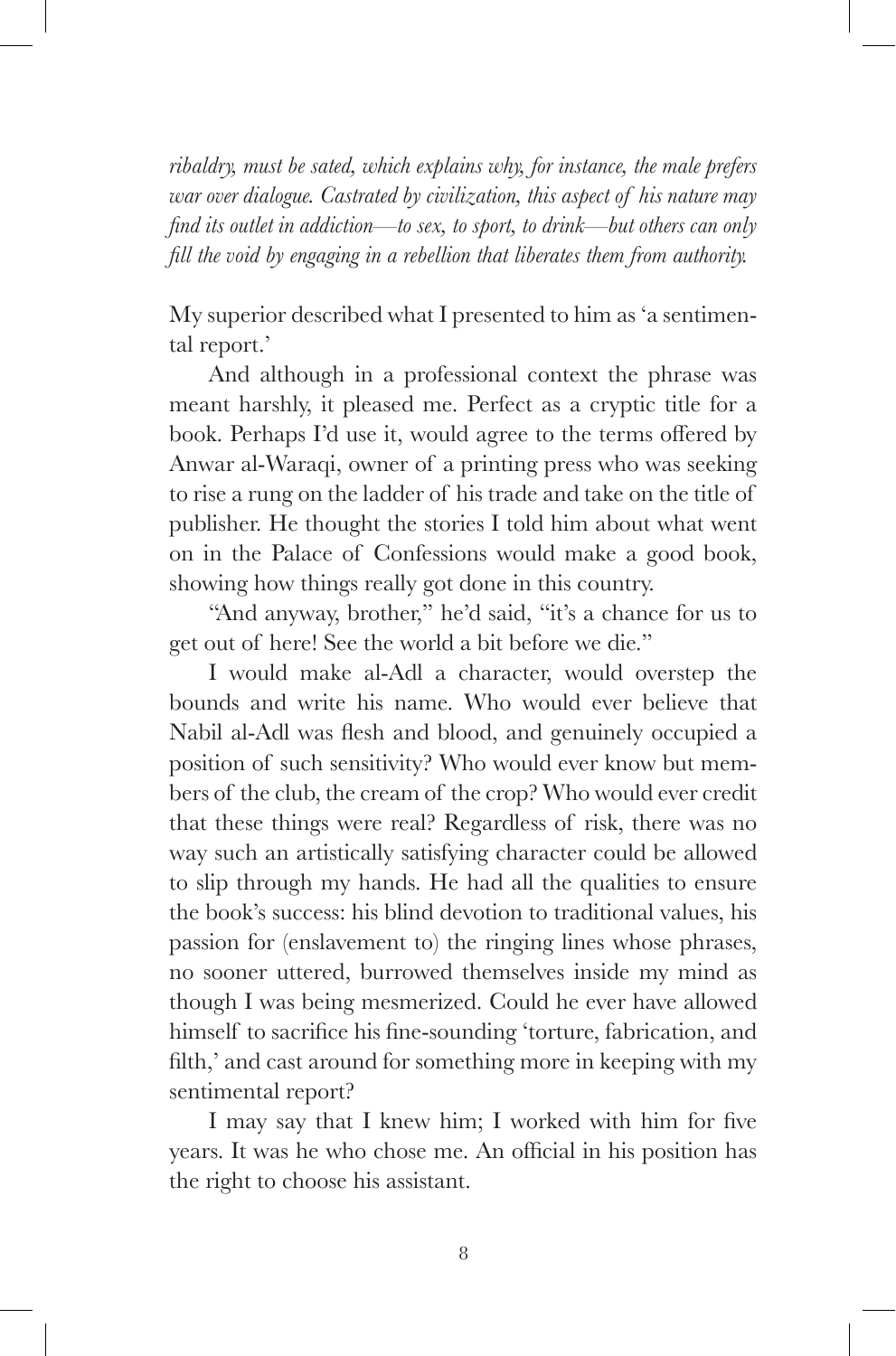\*

The wording of the advertisement, torn from a newspaper, had forced me to stop and read it through:

In your own hand, write the story of your life as you see it in 300 words. You may use any literary style or approach to convey your message. Send the document in a sealed envelope to the address provided, writing below the address: c/o THE OFFICIAL RESPON-SIBLE FOR THE 'TO WHOEVER WISHES TO KNOW ME' COMPETITION. We will be in touch.

And with that, I sent off the necessary, without the faintest idea who was behind the advertisement or what they might want with the applicants. Subsequently, I would learn to my astonishment that thirty letters had been chosen from thousands upon thousands of submissions. Let's think clearly here: do you, as I did, send your life story to an unknown address for an unknown purpose unless you are ready and waiting to entertain a mystery? The days go by, but your enthusiasm remains undimmed. You keep your senses sharp lest the call go unheeded. And when it comes, it's to reveal this farce: I'd always thought myself different from other people, and had made sure to keep clear of them, but I was now to find that thousands of them had had the same idea, and had been waiting to be summoned as I was!

The thirty were soon whittled down to five. Someone came along to look over the queue standing outside the door. Three years later, this person would be me. I came straight from home and joined a crowd of about forty souls all hoping to get their hands on the prize, pretending to be one of them. For exactly two hours, instinct guiding my judgment, I struck up conversation. I provoked, played on nerves: one of many tests to determine the five who would be chosen.

The final test, briefly stated, was that each of us rewrite his life story from the beginning, not necessarily with the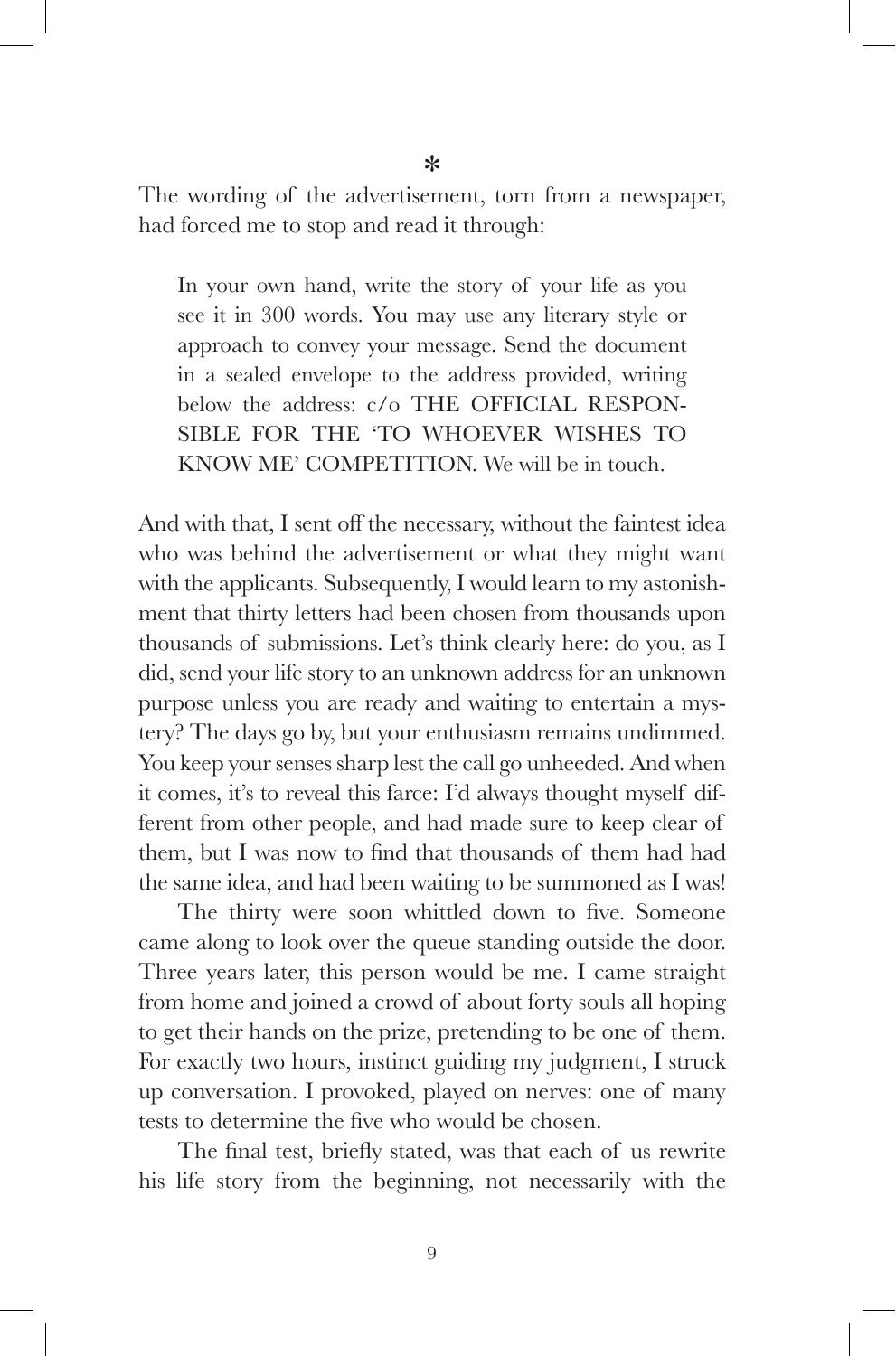selfsame words and sentiments we'd sent off in our letters, but any way that took our fancy—just for purposes of comparison and to make sure that our first efforts hadn't been plagiarized or written for us by others. One of us withdrew for a reason we never had explained to us, though it was clear enough: he had no story to call his own.

I wrote:

The first time I mourned anyone was at the death of Fahmi, son of al-Sayyid Ahmed Abdel-Jawwad, and the first time I felt fear was when I read about Gregor Samsa's metamorphosis. Awaking to find that you're an insect, and must now deal with the world on that basis, and because you know the world has no logic, and that stories are truer than reality. Then all things are possible, even things as nightmarish as this. Then The New York Trilogy showed me that meanings are tangled together and confused to an extraordinary degree, and that most likely nothing has any value. That is how I might describe my life: from one book to another, from one story to the next. I could list dozens—no, hundreds—of works, but this is not what you're after. You want to know what happened to me in real life. Only, unfortunately, I have done nothing worth mentioning to date. Of course, I engage in the quotidian activities that keep me alive; it's just that now, approaching thirty, I cannot think of anything worth telling. The dilemma may have its root in my attitude. There are those who can turn the simplest incident into a dramatic happening worthy of the world stage, but it is my belief that certain conditions need to be met before adventure can claim the name, that there are conditions that make a life fit to be written down. The power to breathe, and speak, and mate is not enough to make your tale worth telling.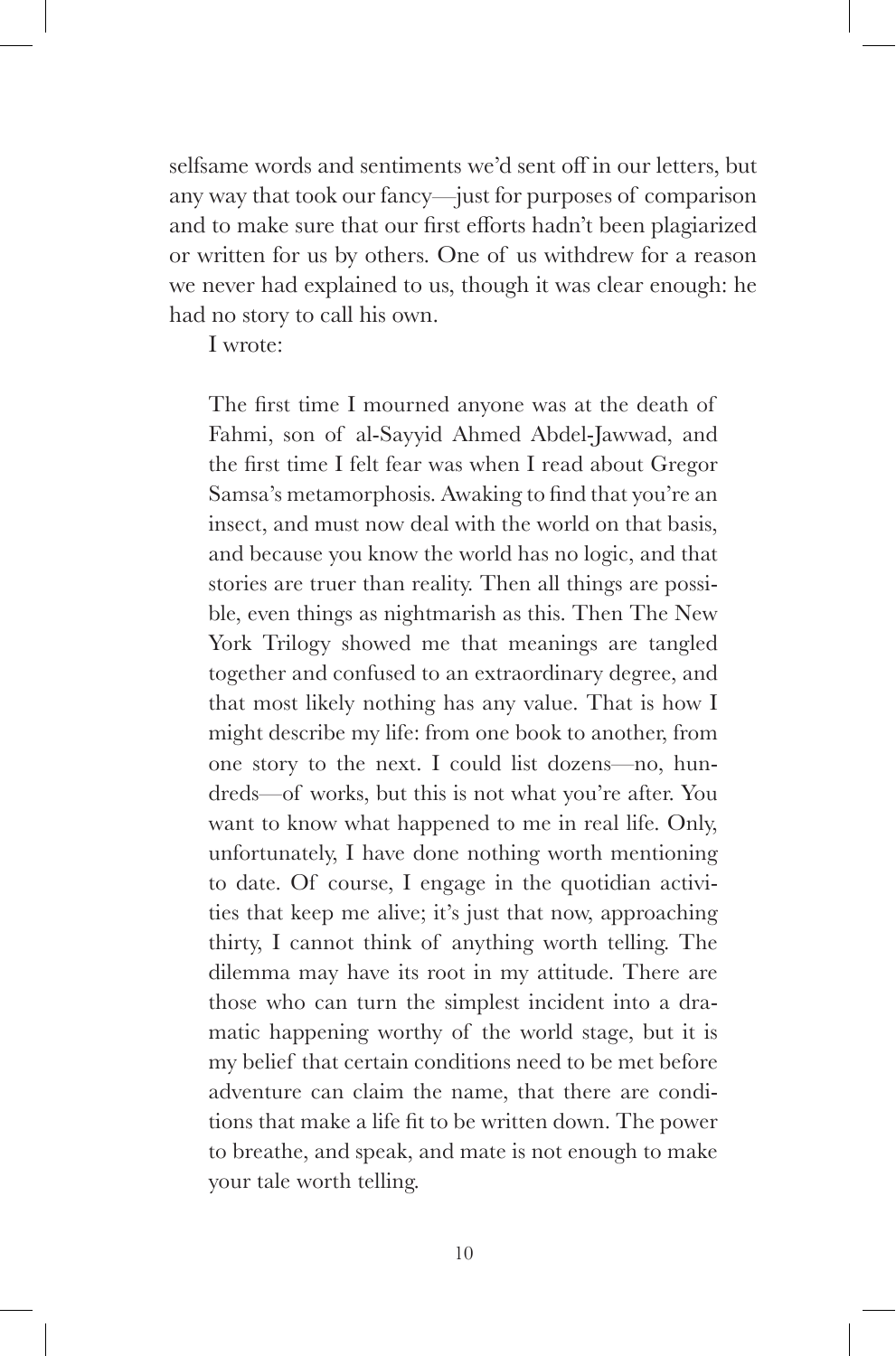This, in short, is my story, which you asked for; and, as you can see, it is finished inside your limit of three hundred words. And because I believe this limit has to matter to you—it was the only condition you mentioned, after all—I shall add the following: my way of thinking is liable to lead to nervous collapse, but what spares me is that Florentino Ariza is my favorite protagonist. Like me, he spends his time engaged in trivial things, waiting for his one ambition to be realized: to be reunited with his sweetheart. A lucky man, who gets what he wants.

After we had passed through a battery of tests, they gathered us together in a large room. We'd no idea what to expect and hadn't dared ask. Not a sound. None of the usual chatter between office workers. No doors opening and closing. The person who'd escorted us to the room hadn't uttered a single syllable. We had climbed from the ground floor to the third, then down a long corridor, and our guide had pointed to the far end of it and walked off. A room, empty but for five chairs.

I hadn't been able to get a precise fix on al-Adl's age; his features were so bland that it was difficult to form impressions. He inspected us, our files between his hands, then spoke two words, no more—"Khaled Mamoun"—before turning to exit the room, leaving the door open. I went out after him and shut the door behind me, making sure it did not slam. I fancied that there was a smile on his face. His guess had been on the money, his instinct true: he had picked out an obedient helper who required but few words to do what was asked of him.

The next day, I received a plastic card, blank but for my name. No logo, no phone number, no job description, just, in its center, engraved in black: Khaled Mamoun. The first of the avatars of a mystery which I must accept without question. No one ever brought it up. They acted as though everything were completely normal. I couldn't tell: was this deliberate disregard or was it stupidity? Was it, indeed, the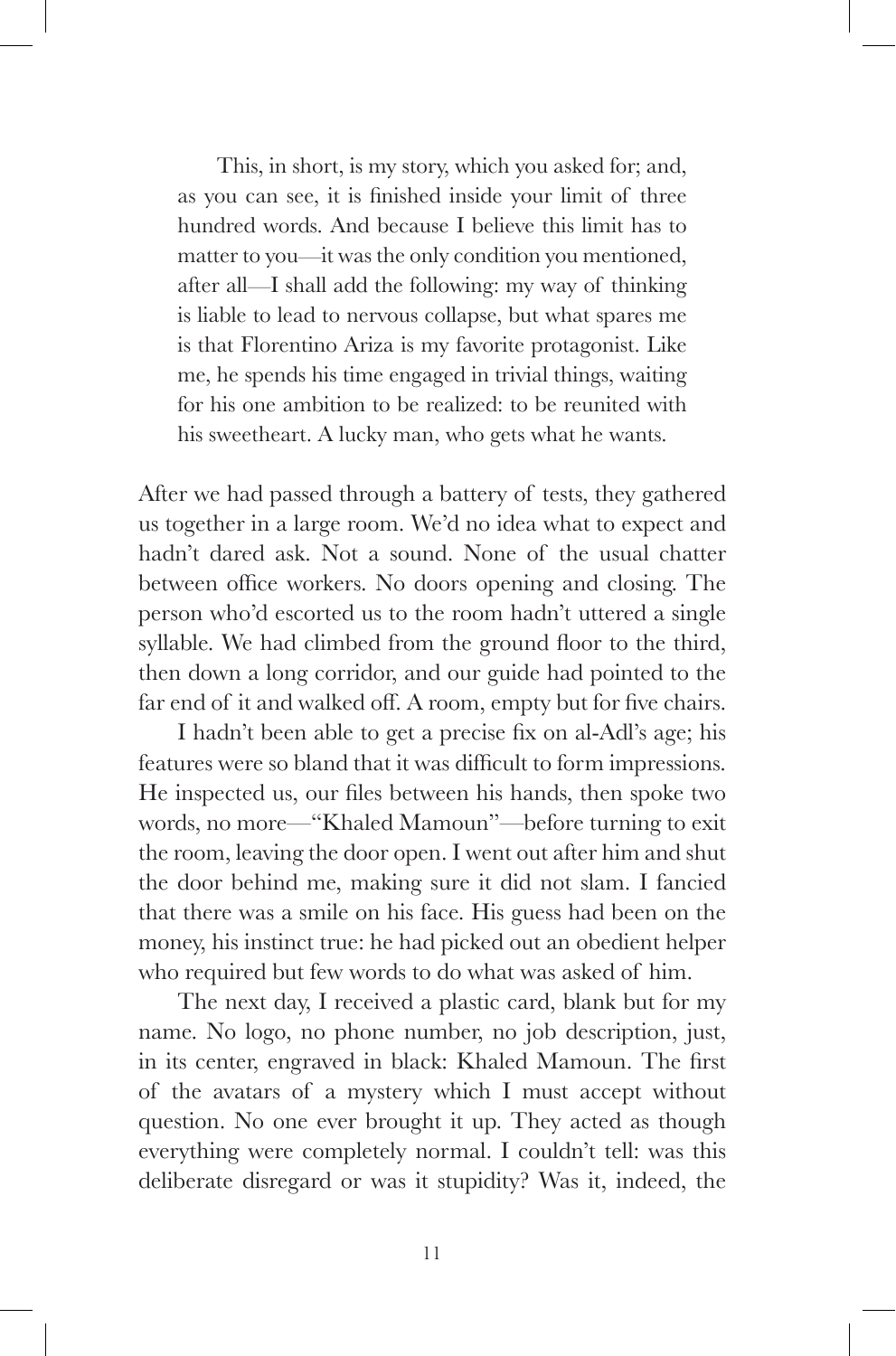long habituation that leaves the strange familiar? Would a time come when I would cease to be brought up short by the thought of my existence within an institution unlisted as part of the state establishment, headquartered on a patch of wasteland, and ringed by a wall shielding the mounds of sand we were forbidden to approach?

But perhaps I was overdoing the astonishment. What did I know of the world, anyway? Other eras have played host to dinosaurs the size of buildings, and seas that part to swallow kings. What's one more wonder? Why did I obsess over peripheral details and miss what my coworker Abdel-Qawi called 'the crucial point':

"Why can't you just accept that we're as high as it gets the agency that only takes on the most critical and sensitive cases?"

Logically speaking, I agreed with him, but one thing stood between me and acceptance:

"But whose agency?"

An exasperated sigh, then he would pull himself together, invoking the patience of a father confronted with an offspring's mulishness, a father who believes such patience is the way to ensure that his son learns all there is to know:

"Just so you'll stop pestering me, then. We are an agency tasked with looking into and keeping tabs on *everything*—on whose behalf I couldn't say for sure, but what's certain is that we are on the side of good against evil. Not that I'm bothered myself, but I'm telling you to help you get past this silly muddle you're in. Why do you ask questions that can't help you? This place has been around forever, as far as I know. It's a miracle we were chosen. And quite honestly I reckon you're asking the wrong thing. Instead of 'What's our job?,' ask yourself 'How am I doing?"

A pointed observation, and one I had heard on numerous occasions. He would repeat it robotically.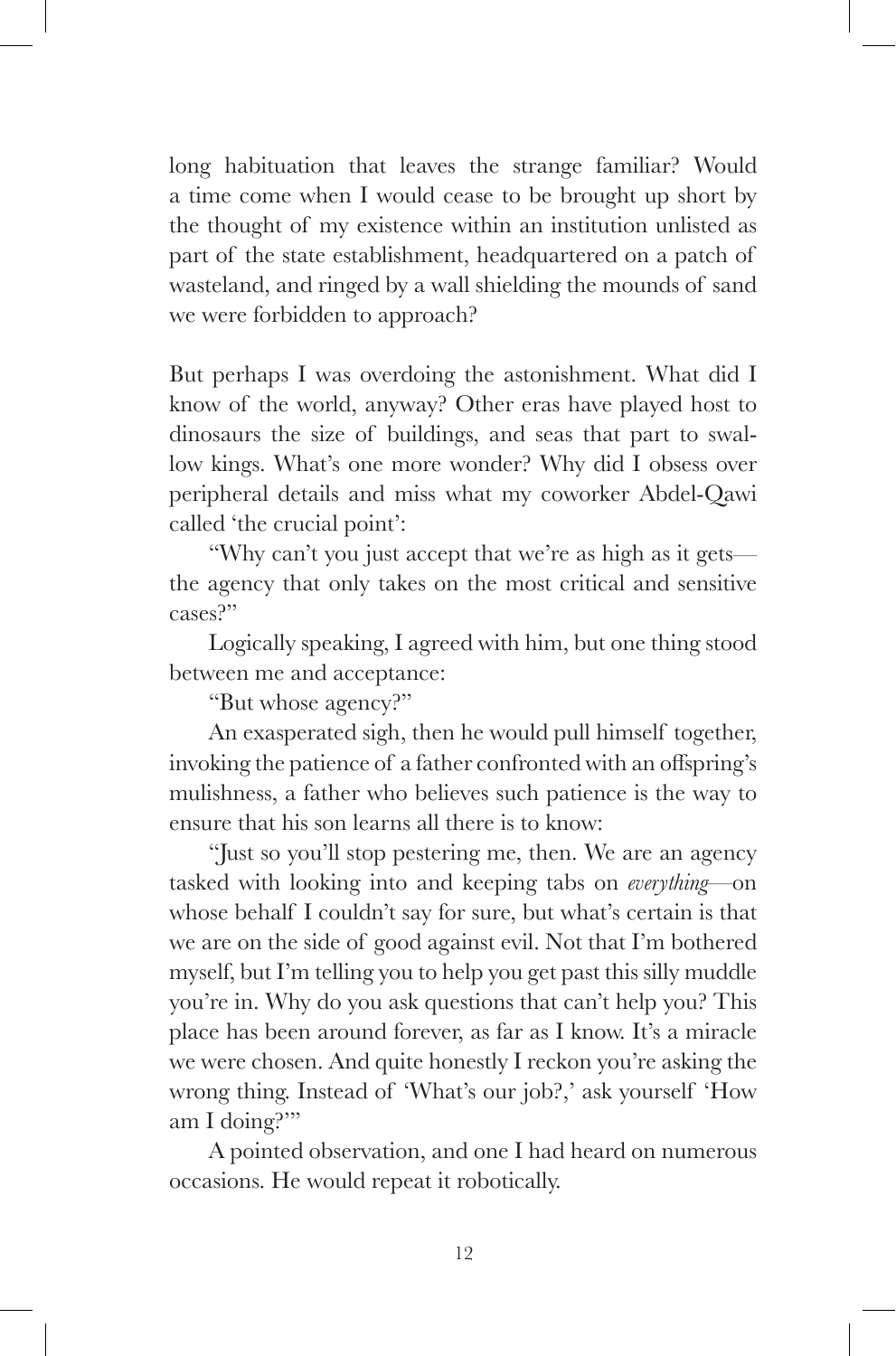It was either that, in the instant he was made, air had outweighed the other elements in his body, or that he was able to manipulate this balance for his own purposes. He moved just like it, light and quick. His presence took me unawares: I would hear neither door opening nor the sound of footsteps. He had a physical slightness at odds with his morbid craving for food. After he had departed my life, a caricature of the man lived on in my mind: using a chicken bone to write or comb his hair, outfits accessorized with vegetables—a collection of contradictions called Abdel-Qawi. For all the settled calm with which he was endowed and which imbued his features, he was the most trying person I have ever met, flitting without warning from mood to mood. He would decide to speak and it would be impossible to interrupt him: loud tones to make his point, frequently lapsing into silence midway through his inexhaustible stock of stories for the air to fall still once more. Before we bonded, this behavior had incapacitated me. This reaction of mine astonished him, and he regarded it as evidence of an unhealthy absentmindedness—or worse, a disregard for others. And, as always with him, what he believed was not up for discussion.

I couldn't make up my mind which position best suited him. Uncategorizable in a place whose function was to categorize and judge. Which is why I left and he stayed on. His experience enabled him to sidestep the difficult question. Commenting on his behavior, I once told him, "We are obliged to be serious."

And he replied, with a simplicity that defeated my assertion, "Says who?"

Is this why everybody loved him?

We got caught up in a friendship, ignoring, like teenagers, our lack of anything in common. With the self-centeredness of someone on a voyage of discovery, I didn't care; I needed a guide through the initial stages, and for the duration of that period there was nothing I hid from him, with the exception of the fact that I was writing down everything that happened.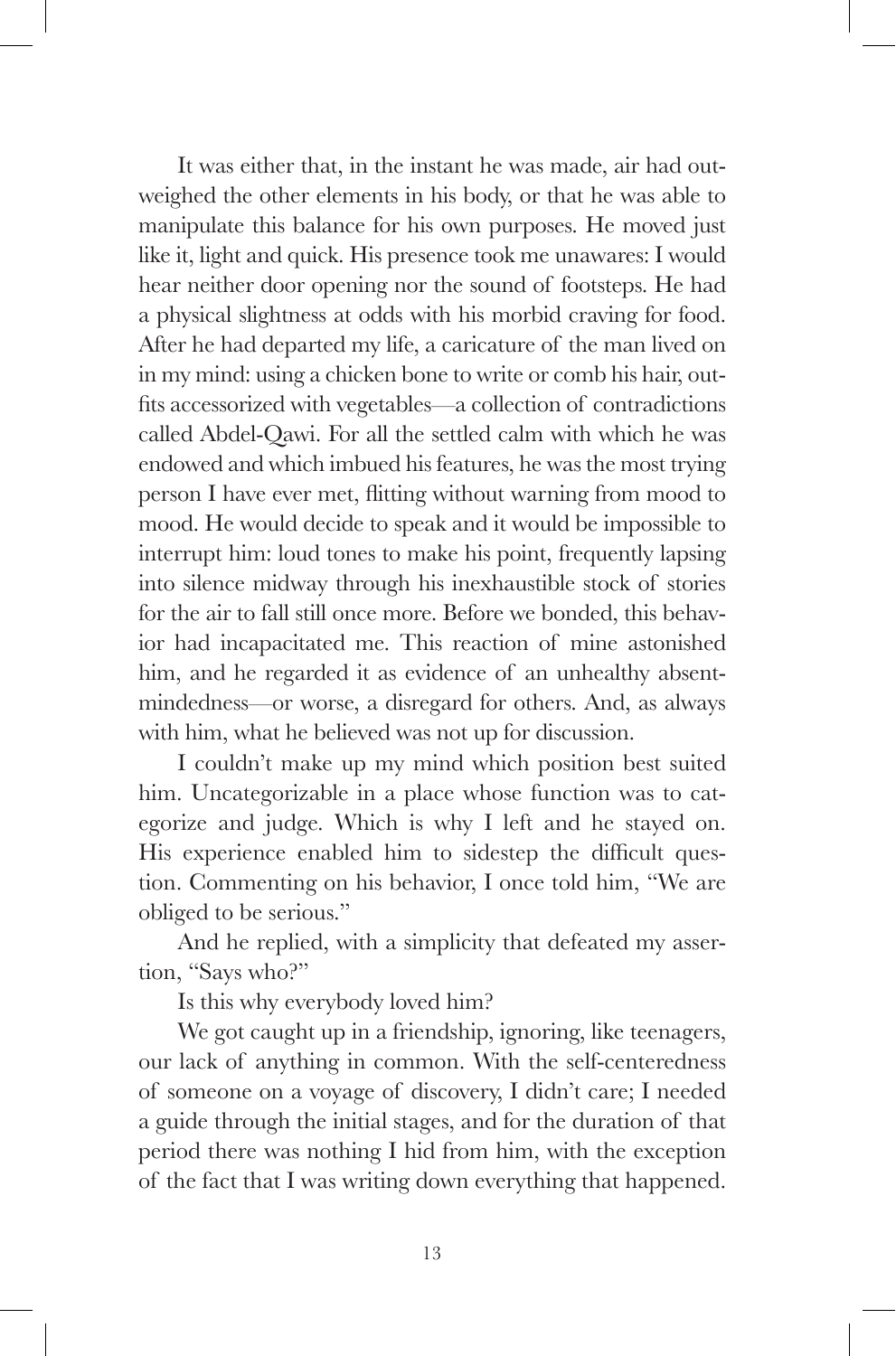I was, as they say, swept away: bewitched by his regional dialect and the childlike laughter that vied with his constant chatter, and obsessed with the riddles he left dangling over my head.

"They called me today from Alexandria. Try and guess what's happened."

I had no way of knowing who 'they' might be, but I had learned not to ask, because he would manage to sidestep my inquiries by deploying one or other of his extraordinary stratagems. Family, I guessed, his relationship to them reduced to financial assistance. But as I grew closer to my other colleagues, the mystery surrounding Abdel-Qawi—his roots and family only deepened. The way he spoke about Alexandria gave the impression he'd lived there as baby and boy, but the occasional southern phrase left the connection he sought to imply open to question. Everyone had a different story for him, which they'd swear to as if they'd know him since childhood—one of the entertainments of our Palace, built as it was on secrets and paradox. Stories from the world of hackneyed melodrama: on the run from a blood debt unavenged; no, his family had been killed in mysterious circumstances; no, they hadn't been killed and there was no blood debt, either. It was simpler than that: he dumped them in order to live as he pleased. A family of exaggerated indigence, vast in number. A father whose favored pursuit was screwing his wife, siring seven more besides our man. Should Abdel-Qawi shoulder another man's burden? Even nobility has its limits—and to describe him as cowardly just because he took a pragmatic view would hardly be fair. The long and short of it: he saves himself or they take him with them. And what good would that do?

People loved him, and they cared about him, and whenever he disappeared—on a mission or for personal reasons—our institution lost its soul. Even so, I found someone leaning in with a word of warning:

"Watch out for that one."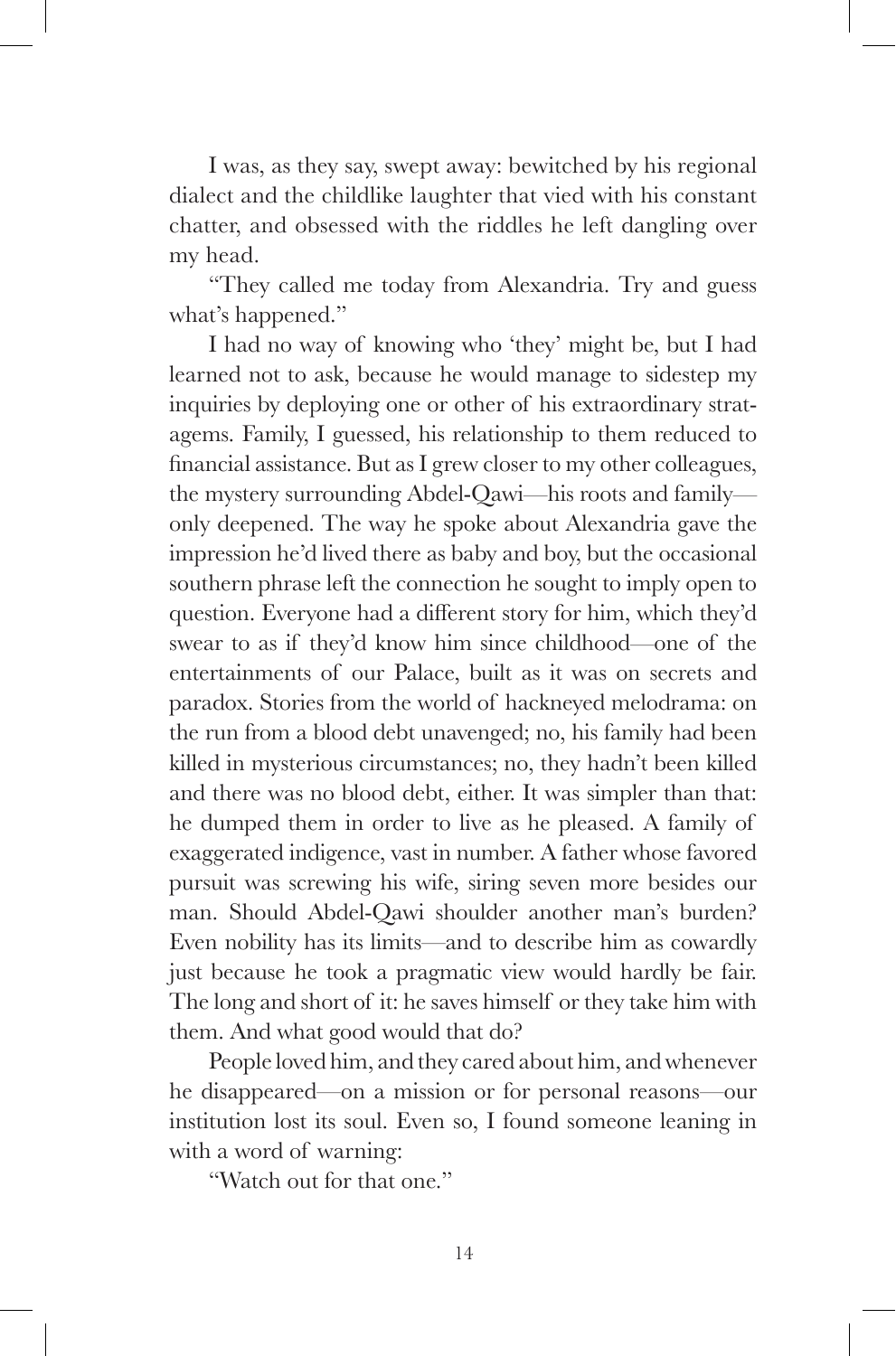One sentence sufficient for fear of him to meld with my friendship; for everything he did to take on an aura of awe and respect. Yet I was not wary. I represented no threat to anyone, him least of all. I played the part of someone passing through, and placed myself outside the fight. What I genuinely feared was the terrifying emptiness that surrounded him and into which he dragged anyone who associated with him: no history, no present, and no future—just the moment in which he was. And when he withdrew, it was like he'd never been.

After the curtain had come down, and while the players were bowing to the audience, it seemed to me suddenly as though the five years in which I'd known him had been a mirage. I would walk for hours and suddenly come to, almost out of my mind, without a single fixed memory—each frame erased before it could be linked up to the next. And not just memories of him, but of everything he touched, everyone who'd shaken hands with him, everyone to whom I'd told his story. Had it happened, or was it just a flight of fancy drawn out longer than was proper?